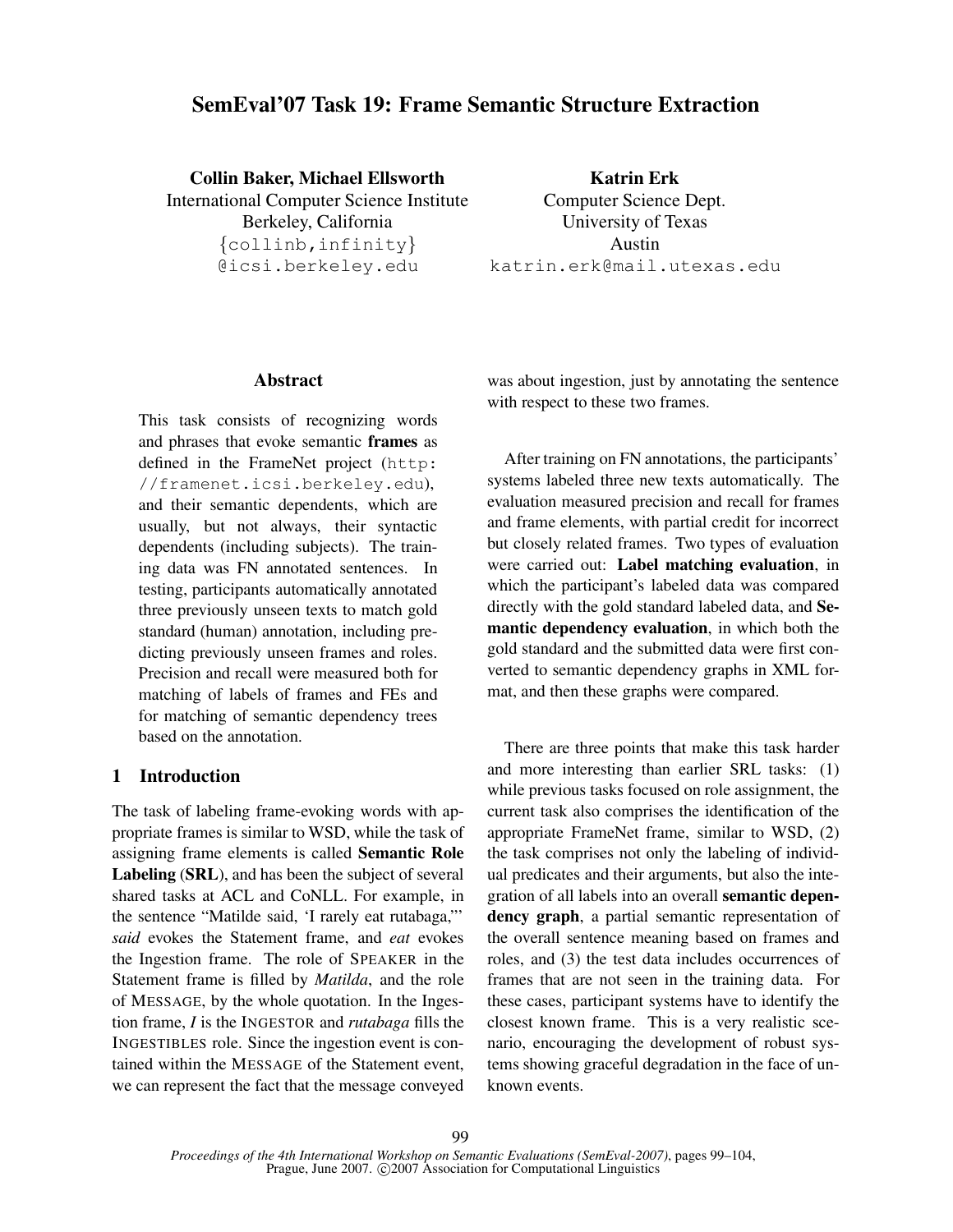# **2 Frame semantics and FrameNet**

The basic concept of Frame Semantics is that many words are best understood as part of a group of terms that are related to a particular type of event and the participants and "props" involved in it (Fillmore, 1976; Fillmore, 1982). The classes of events are the semantic **frames** of the **lexical units** (**LU**s) that evoke them, and the roles associated with the event are referred to as **frame elements** (**FE**s). The same type of analysis applies not only to events but also to relations and states; the frame-evoking expressions may be single words or multi-word expressions, which may be of any syntactic category. Note that these FE names are quite frame-specific; generalizations over them are expressed via explicit FE-FE relations.

The Berkeley FrameNet project (hereafter FN) (Fillmore et al., 2003) is creating a computer- and human-readable lexical resource for English, based on the theory of frame semantics and supported by corpus evidence. The current release (1.3) of the FrameNet data, which has been freely available for instructional and research purposes since the fall of 2006, includes roughly 780 frames with roughly 10,000 word senses (lexical units). It also contains roughly 150,000 annotation sets, of which 139,000 are lexicographic examples, with each sentence annotated for a single predicator. The remainder are from full-text annotation in which each sentence is annotated for all predicators; 1,700 sentences are annotated in the full-text portion of the database, accounting for roughly 11,700 annotation sets, or 6.8 predicators (=annotation sets) per sentence. Nearly all of the frames are connected into a single graph by frame-to-frame relations, almost all of which have associated FE-to-FE relations (Fillmore et al., 2004a)

#### **2.1 Frame Semantics of texts**

The ultimate goal is to represent the lexical semantics of all the sentences in a text, based on the relations between predicators and their dependents, including both phrases and clauses, which may, in turn, include other predicators; although this has been a long-standing goal of FN (Fillmore and Baker, 2001), automatic means of doing this are only now becoming available.

Consider a sentence from one of the testing texts:

(1) This geography is important in understanding Dublin.

In the frame semantic analysis of this sentence, there are two predicators which FN has analyzed: *important* and *understanding*, as well as one which we have not yet analyzed, *geography*. In addition, *Dublin* is recognized by the NER system as a location. In the gold standard annotation, we have the annotation shown in (2) for the Importance frame, evoked by the target *important*, and the annotation shown in (3) for the Grasp frame, evoked by *understanding*.

(2)  $\left[$ <sub>FACTOR</sub> This geography]  $\left[$ <sub>COP</sub> is J IMPOR-TANT [UNDERTAKING in understanding Dublin]. [INTERESTED\_PARTY INI]

(3) This geography is important in UNDER-STANDING [PHENOMENON Dublin]. [COGNIZER CNI]

The definitions of the two frames begin like this:

Importance: A FACTOR affects the outcome of an UNDERTAKING, which can be a goal-oriented activity or the maintenance of a desirable state, the work in a FIELD, or something portrayed as affecting an INTERESTED PARTY. . .

Grasp: A COGNIZER possesses knowledge about the workings, significance, or meaning of an idea or object, which we call PHENOMENON, and is able to make predictions about the behavior or occurrence of the PHENOMENON. . .

Using these definitions and the labels, and the fact that the target and FEs of one frame are subsumed by an FE of the other, we can compose the meanings of the two frames to produce a detailed paraphrase of the meaning of the sentence: Something denoted by *this geography* is a factor which affects the outcome of the undertaking of understanding the location called "Dublin" by any interested party. We have not dealt with *geography* as a frame-evoking expression, although we would eventually like to. (The preposition *in* serves only as a marker of the frame element UNDERTAKING.)

In (2), the INTERESTED PARTY is not a label on any part of the text; rather, it is marked INI, for "indefinite null instantiation", meaning that it is conceptually required as part of the frame definition, absent from the sentence, and not recoverable from the context as being a particular individual–meaning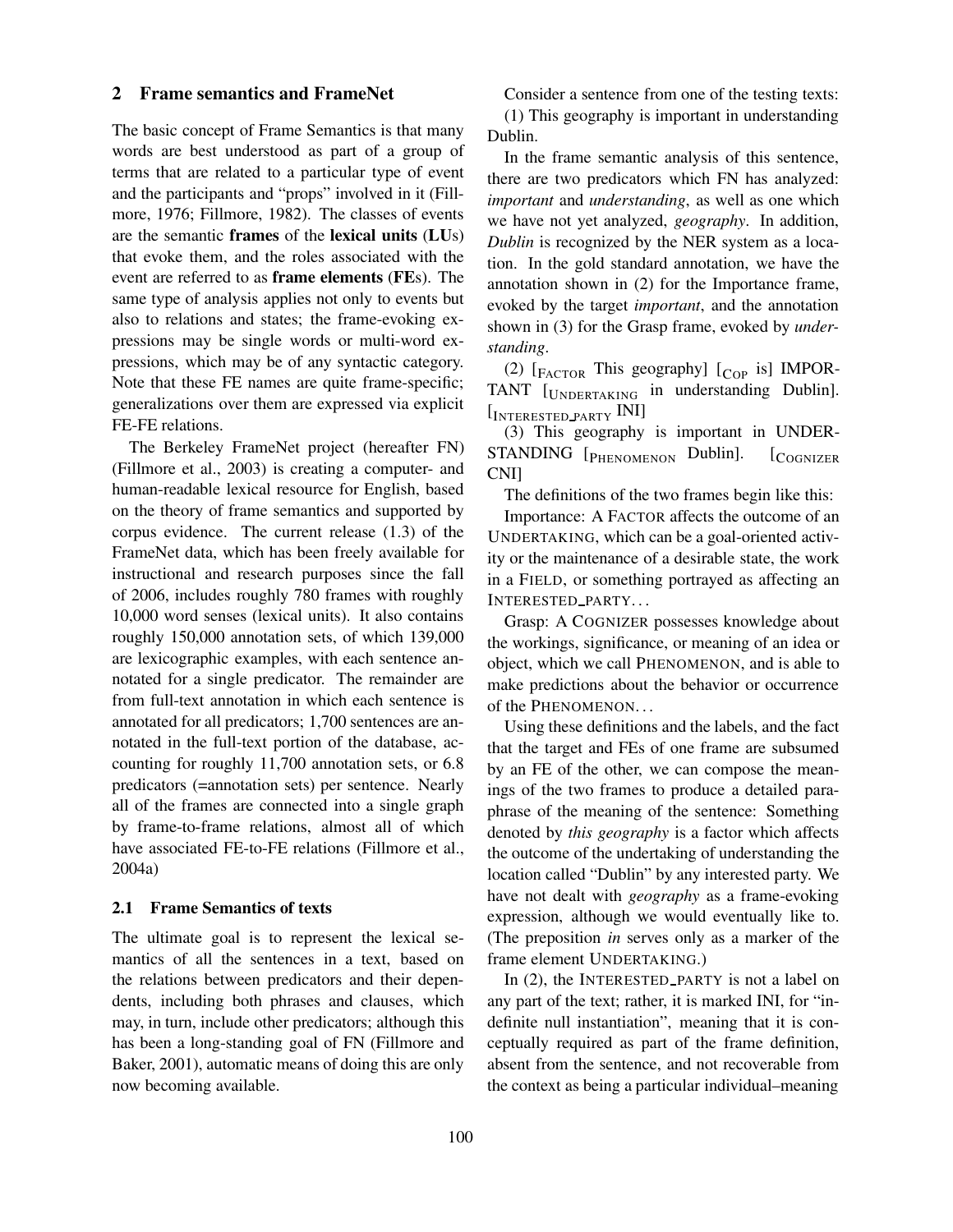that *this geography* is important for anyone in general's understanding of Dublin. In (3), the COG-NIZER is "constructionally null instantiated", as the gerund *understanding* licenses omission of its subject. The marking of null instantiations is important in handling text coherence and was part of the gold standard, but as far as we know, none of the participants attempted it, and it was ignored in the evaluation.

Note that we have collapsed the two null instantiated FEs, the INTERESTED PARTY of the importance frame and the COGNIZER in the Grasp frame, since they are not constrained to be distinct.

#### **2.2 Semantic dependency graphs**

Since the role fillers are dependents (broadly speaking) of the predicators, the full FrameNet annotation of a sentence is roughly equivalent to a dependency parse, in which some of the arcs are labeled with role names; and a dependency graph can be derived algorithmically from FrameNet annotation; an early version of this was proposed by (Fillmore et al., 2004b)

Fig. 1 shows the semantic dependency graph derived from sentence (1); this graphical representation was derived from a semantic dependency XML file (see Sec. 5). It shows that the top frame in this sentence is evoked by the word *important*, although the syntactic head is the copula *is* (here given the more general label "Support"). The labels on the arcs are either the names of frame elements or indications of which of the daughter nodes are semantic heads, which is important in some versions of the evaluation. The labels on nodes are either frame names (also colored gray), syntactic phrases types (e.g. NP), or the names of certain other syntactic "connectors", in this case, Marker and Support.

#### **3 Definition of the task**

#### **3.1 Training data**

The major part of the training data for the task consisted of the current data release from FrameNet (Release 1.3), described in Sec.2 This was supplemented by additional training data made available through SemEval to participants in this task. In addition to updated versions of some of the full-text annotation from Release 1.3, three files from the ANC were included: from Slate.com, "Stephanopoulos



Figure 1: Sample Semantic Dependency Graph

Crimes" and "Entrepreneur as Madonna", and from the Berlitz travel guides, "History of Jerusalem".

#### **3.2 Testing data**

The testing data was made up of three texts, none of which had been seen before; the gold standard consisted of manual annotations (by the FrameNet team) of these texts for all frame evoking expressions and the fillers of the associated frame elements. All annotation of the testing data was carefully reviewed by the FN staff to insure its correctness. Since most of the texts annotated in the FN database are from the NTI website (www.nti. org), we decided to take two of the three testing texts from there also. One, "China Overview", was very similar to other annotated texts such as "Taiwan Introduction", "Russia Overview", etc. available in Release 1.3. The other NTI text, "Work Advances", while in the same domain, was shorter and closer to newspaper style than the rest of the NTI texts. Finally, the "Introduction to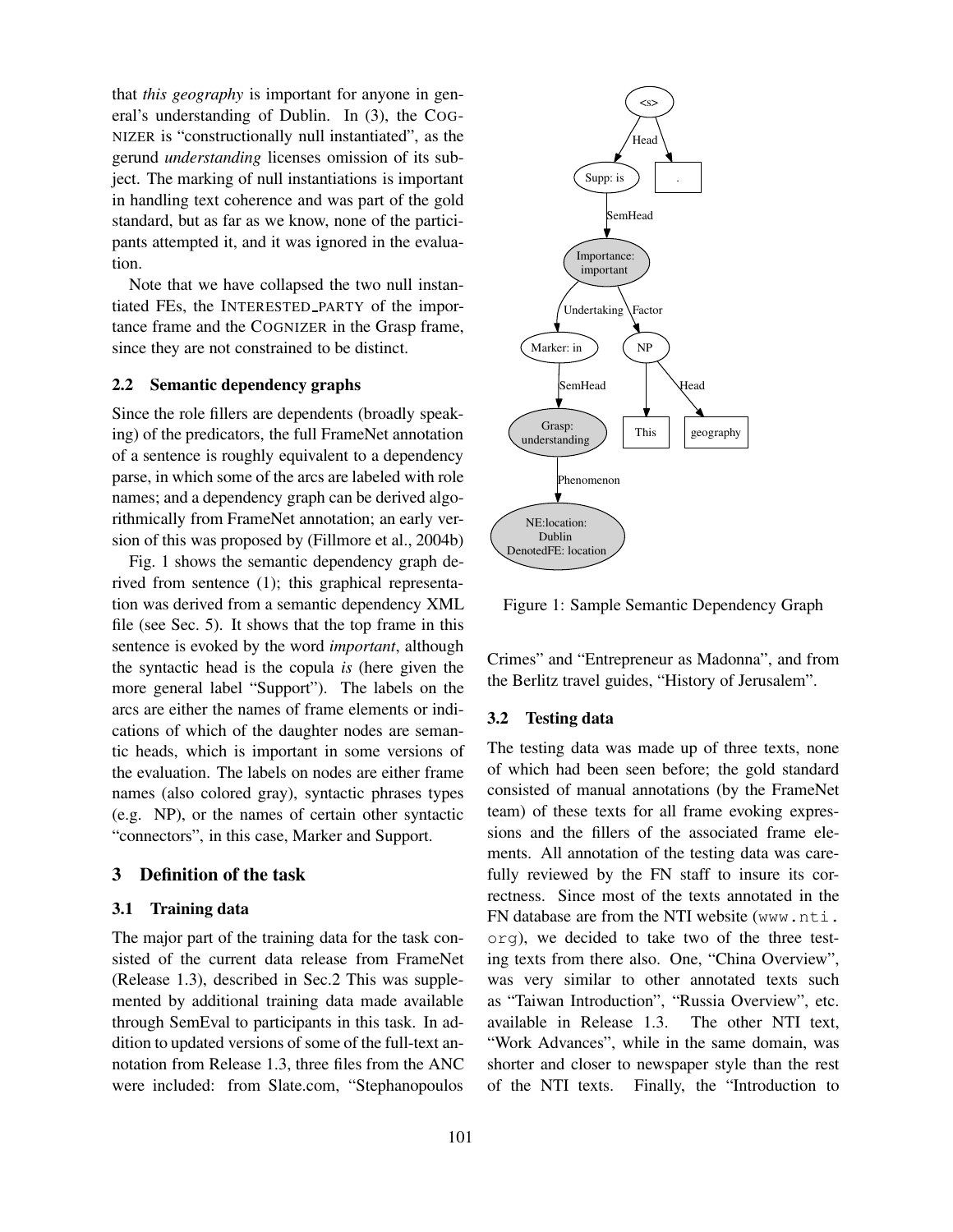|               | Sents | <b>NEs</b> | Frames |              |
|---------------|-------|------------|--------|--------------|
|               |       |            | Tokens | <b>Types</b> |
| Work          | 14    | 31         | 174    | 77           |
| China         | 39    | 90         | 405    | 125          |
| Dublin        | 67    | 86         | 480    | 165          |
| <b>Totals</b> | 120   | 207        | 1059   | 272          |

Table 1: Summary of Testing Data

Dublin", taken from the American National Corpus (ANC, www.americannationalcorpus. org) Berlitz travel guides, is of quite a different genre, although the "History of Jerusalem" text in the training data was somewhat similar. Table 1 gives some statistics on the three testing files. To give a flavor of the texts, here are two sentences; frame evoking words are in boldface:

From "Work Advances": "The **Iranians** are **now willing** to **accept** the **installation** of cameras only **outside** the **cascade halls**, which will not enable the IAEA to **monitor** the **entire uranium enrichment process**," the **diplomat said**.

From "Introduction to Dublin": And **in** this **city**, **where literature** and **theater** have **historically dominated** the scene, visual **arts** are **finally** coming into their own with the **new Museum** of Modern **Art** and the **many galleries** that display the work of **modern Irish artists**.

## **4 Participants**

A number of groups downloaded the training or testing data, but in the end, only three groups submitted results: the UTD-SRL group and the LTH group, who submitted full results, and the CLR group who submitted results for frames only. It should also be noted that the LTH group had the testing data for longer than the 10 days allowed by the rules of the exercise, which means that the results of the two teams are not exactly comparable. Also, the results from the CLR group were initially formatted slightly differently from the gold standard with regard to character spacing; a later reformatting allowed their results to be scored with the other groups'.

The LTH system used only SVM classifiers, while the UTD-SRL system used a combination of SVM and ME classifiers, determined experimentally. The CLR system did not use classifiers, but hand-written

symbolic rules. Please consult the separate system papers for details about the features used.

#### **5 Evaluation**

The labels-only matching was similar to previous shared tasks, but the dependency structure evaluation deserves further explanation: The XML semantic dependency structure was produced by a program called fttosem, implemented in Perl, which goes sentence by sentence through a FrameNet full-text XML file, taking LU, FE, and other labels and using them to structure a syntactically unparsed piece of a sentence into a syntactic-semantic tree. Two basic principles allow us to produce this tree: (1) LUs are the sole syntactic head of a phrase whose semantics is expressed by their frame and (2) each label span is interpreted as the boundaries of a syntactic phrase, so that when a larger label span subsumes a smaller one, the larger span can be interpreted as a the higher node in a hierarchical tree. There are a fair number of complications, largely involving identifying mismatches between syntactic and semantic headedness. Some of these (support verbs, copulas, modifiers, transparent nouns, relative clauses) are annotated in the data with their own labels, while others (syntactic markers, e.g. prepositions, and auxiliary verbs) must be identified using simple syntactic heuristics and part-of-speech tags.

For this evaluation, a non-frame node counts as matching provided that it includes the head of the gold standard, whether or not non-head children of that node are included. For frame nodes, the participants got full credit if the frame of the node matched the gold standard.

## **5.1 Partial credit for related frames**

One of the problems inherent in testing against unseen data is that it will inevitably contain lexical units that have not previously been annotated in FrameNet, so that systems which do not generalize well cannot get them right. In principle, the decision as to what frame to add a new LU to should be helped by the same criteria that are used to assign polysemous lemmas to existing frames. However, in practice this assignment is difficult, precisely because, unlike WSD, there is no assumption that all the senses of each lemma are defined in advance; if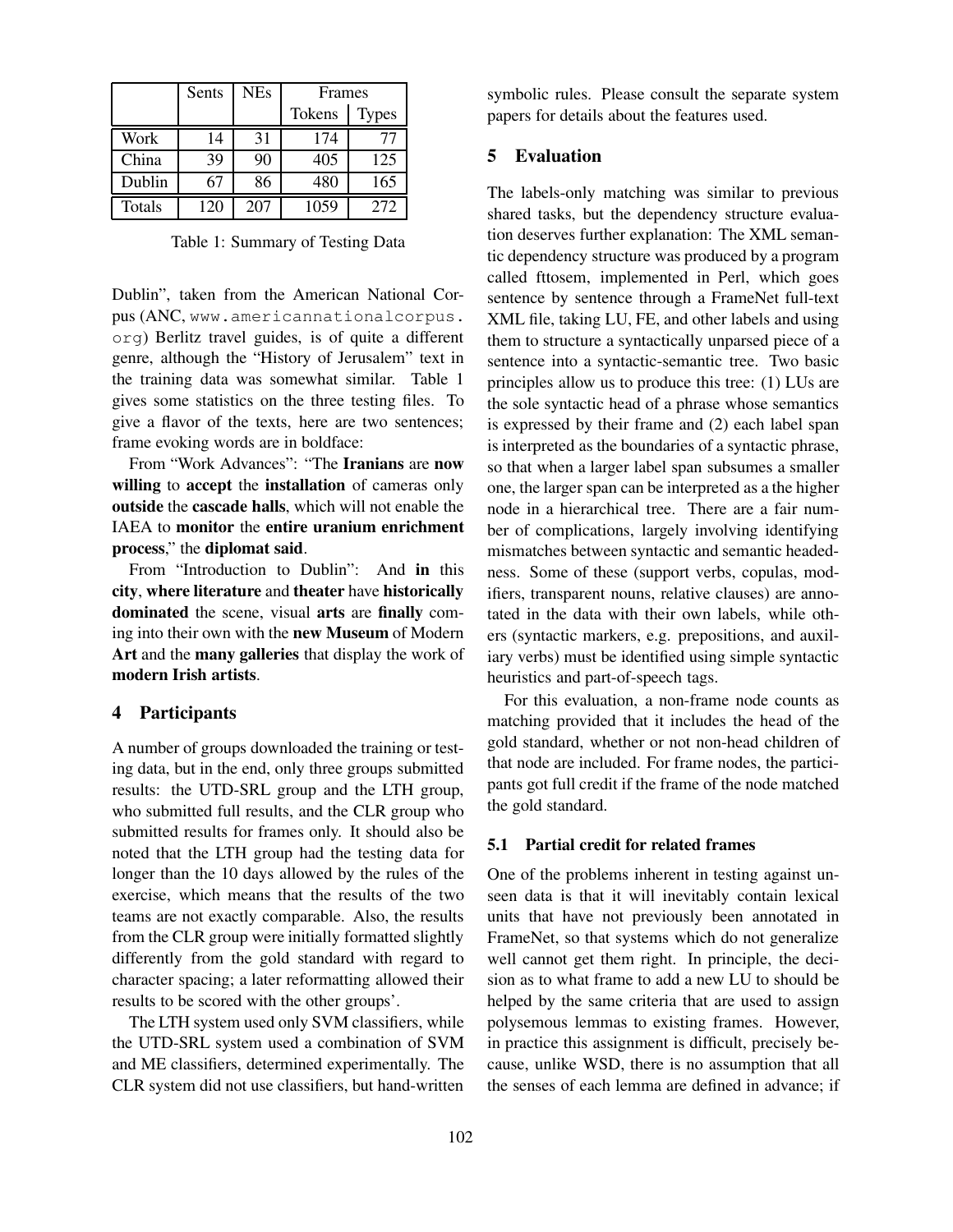the system can't be sure that a new use of a lemma is in one of the frames listed for that lemma, then it must consider all the 800+ frames as possibilities. This amounts to the automatic induction of fine-grained semantic similarity from corpus data, a notoriously difficult problem (Stevenson and Joanis, 2003; Schulte im Walde, 2003).

For LUs which clearly do not fit into any existing frames, the problem is still more difficult. In the course of creating the gold standard annotation of the three testing texts, the FN team created almost 40 new frames. We cannot ask that participants hit upon the new frame name, but the new frames are not created in a vacuum; as mentioned above, they are almost always added to the existing structure of frameto-frame relations; this allows us to give credit for assignment to frames which are not the precise one in the gold standard, but are close in terms of frameto-frame relations. Whenever participants' proposed frames were wrong but connected to the right frame by frame relations, partial credit was given, decreasing by 20% for each link in the frame-frame relation graph between the proposed frame and the gold standard. For FEs, each frame element had to match the gold standard frame element and contain at least the same head word in order to gain full credit; again, partial credit was given for frame elements related via FE-to-FE relations.

### **6 Results**

| Text   | Group          | Recall | Prec.               | F <sub>1</sub> |
|--------|----------------|--------|---------------------|----------------|
| Dublin | <b>UTD-SRL</b> | 0.4188 | 0.7716              | 0.5430         |
| China  | <b>UTD-SRL</b> | 0.5498 | 0.8009              | 0.6520         |
| Work   | <b>UTD-SRL</b> | 0.5251 | 0.8382              | 0.6457         |
| Dublin | <b>LTH</b>     | 0.5184 | 0.7156              | 0.6012         |
| China  | <b>LTH</b>     | 0.6261 | 0.7731              | 0.6918         |
| Work   | <b>LTH</b>     | 0.6606 | 0.8642              | 0.7488         |
| Dublin | <b>CLR</b>     | 0.3984 | 0.6469              | 0.4931         |
| China  | <b>CLR</b>     | 0.4621 | 0.6302              | 0.5332         |
| Work   | <b>CLR</b>     | 0.5054 | $\overline{0.7452}$ | 0.6023         |

Table 2: Frame Recognition only

The strictness of the requirement of exact boundary matching (which depends on an accurate syntactic parse) is compounded by the cascading effect of semantic classification errors, as seen by comparing

| Text                                | Group   | Recall  | Prec.   | F1      |  |  |  |
|-------------------------------------|---------|---------|---------|---------|--|--|--|
| <b>Label matching only</b>          |         |         |         |         |  |  |  |
| Dublin                              | UTD-SRL | 0.27699 | 0.55663 | 0.36991 |  |  |  |
| China                               | UTD-SRL | 0.31639 | 0.51715 | 0.39260 |  |  |  |
| Work                                | UTD-SRL | 0.31098 | 0.62408 | 0.41511 |  |  |  |
| Dublin                              | I TH    | 0.36536 | 0.55065 | 0.43926 |  |  |  |
| China                               | I TH    | 0.39370 | 0.54958 | 0.45876 |  |  |  |
| Work                                | LTH     | 0.41521 | 0.61069 | 0.49433 |  |  |  |
| <b>Semantic dependency matching</b> |         |         |         |         |  |  |  |
| Dublin                              | UTD-SRL | 0.26238 | 0.53432 | 0.35194 |  |  |  |
| China                               | UTD-SRL | 0.31489 | 0.53145 | 0.39546 |  |  |  |
| Work                                | UTD-SRL | 0.30641 | 0.61842 | 0.40978 |  |  |  |
| Dublin                              | I TH    | 0.36345 | 0.54857 | 0.43722 |  |  |  |
| China                               | I TH    | 0.40995 | 0.57410 | 0.47833 |  |  |  |
| Work                                | LTH     | 0.45970 | 0.67352 | 0.54644 |  |  |  |

Table 3: Results for combined Frame and FE recognition

the F-scores in Table 3 with those in Table 2. The difficulty of the task is reflected in the F-scores of around 35% for the most difficult text in the most difficult condition, but participants still managed to reach F-scores as high as 75% for the more limited task of Frame Identification (Table 2), which more closely matches traditional Senseval tasks, despite the lack of a full sense inventory. The difficulty posed by having such an unconstrained task led to understandably low recall scores in all participants (between 25 and 50%). The systems submitted by the teams differed in their sensitivity to differences in the texts: UTD-SRL's system varied by around 10% across texts, while LTH's varied by 15%.

There are some rather encouraging results also. The participants rather consistently performed better with our more complex, but also more useful and realistic scoring, including partial credit and grading on semantic dependency rather than exact span match (compare the top and bottom halves of Table 3). The participants all performed relatively well on the frame-recognition task, with precision scores averaging 63% and topping 85%.

# **7 Discussion**

The testing data for this task turned out to be especially challenging with regard to new frames, since, in an effort to annotate especially thoroughly, almost